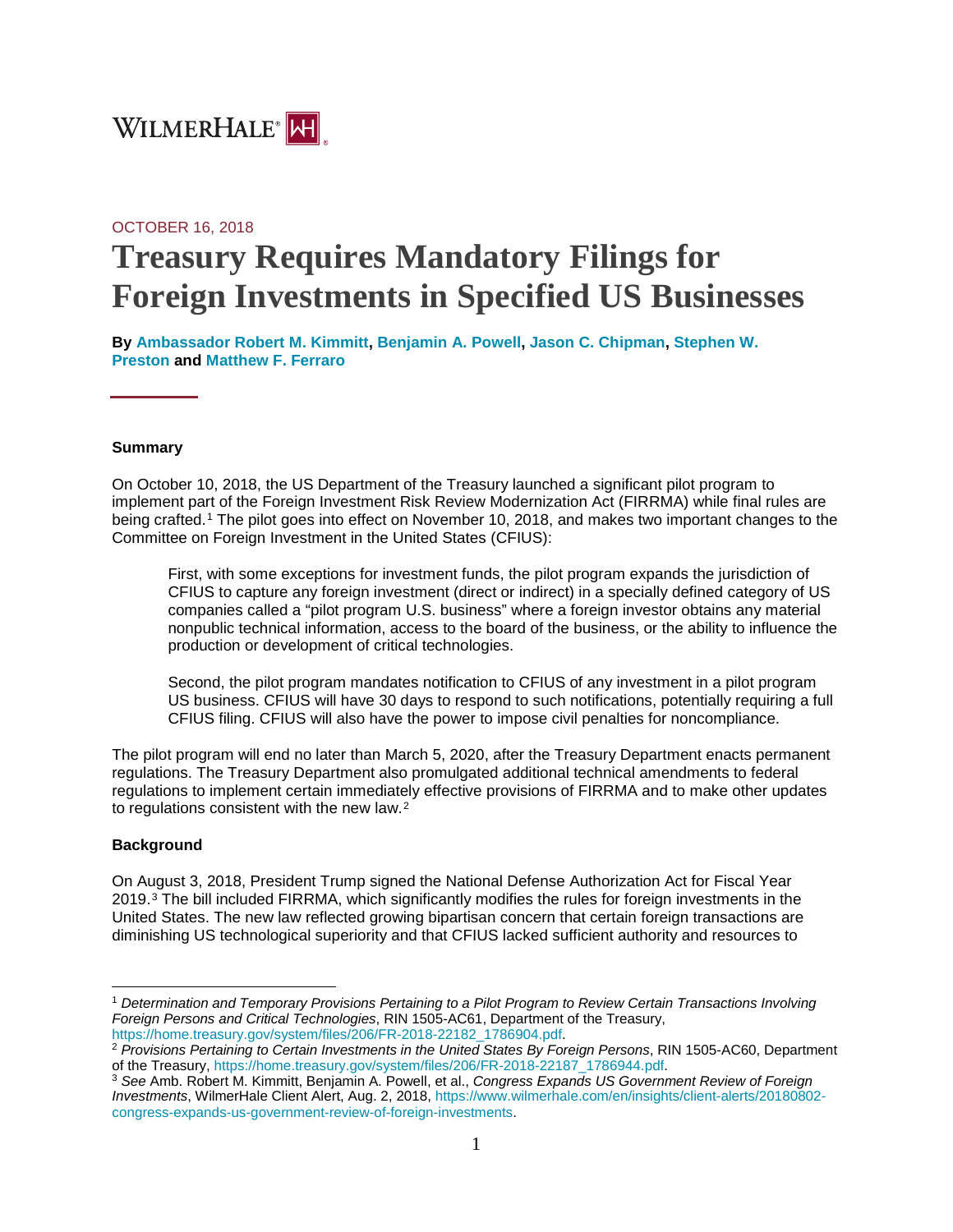account for the complex deal mechanisms foreign investors may employ to acquire valuable stakes in US companies that are important for US security.

FIRRMA allows CFIUS to analyze a greater range of transactions than before, empowers CFIUS to require certain foreign investors to make mandatory filings, permits CFIUS for the first time to charge filing fees and requires the secretary of Commerce to oversee the creation of new export control restrictions for emerging critical technologies.

The secretary of the Treasury is charged through FIRRMA with crafting new regulations to implement many provisions of the law. The rule-making process is likely to play out over the next year. In the interim, the law empowers CFIUS to enact pilot programs to implement on a temporary basis the authorities provided in two sections of FIRRMA that did not take effect upon the statute's enactment. The interim rules issued on October 10 were promulgated under that authority.

## **Critical Technology Pilot Program Expands CFIUS Jurisdiction**

Under the pilot program, and subject to important exceptions for investment funds described below, CFIUS will have jurisdiction over even very small foreign investments in certain critical technology companies.

The new regulations give CFIUS jurisdiction to review any "pilot program covered investment," which is defined as any direct or indirect investment by a foreign person in a pilot program US business that does not result in control of the US business but affords the foreign person access to any material nonpublic technical information, or membership or observer rights on the board of the US business, or any other involvement in the operation of the US business's use of critical technologies (other than voting shares). Key aspects of this new rule are described below:

- **Pilot Program US Business:** Under the new regulations, a pilot program US business is any business that produces, designs, tests, manufactures, fabricates or develops a critical technology that is:
	- utilized in connection with the US business's activity in one or more pilot program industries; or
	- designed by the US business specifically for use in one or more pilot program industries.
- **Critical Technology:** Pursuant to FIRRMA and the new regulations, critical technologies are:
	- defense articles included in the International Traffic in Arms Regulations (ITAR);
	- civilian-military dual-use technologies subject to Export Administration Regulations export controls;
	- certain nuclear technologies identified by the Code of Federal Regulations (CFR);
	- $\blacksquare$  select agents and toxins defined by the CFR; or
	- emerging and foundational technologies specially controlled pursuant to the Export Control Reform Act of 2018.
- **Pilot Program Industries:** The pilot program covers over two dozen targeted industries in an Annex to the regulations, which is reproduced below. These industries include aircraft manufacturing, electronic computer manufacturing, telephone apparatus manufacturing and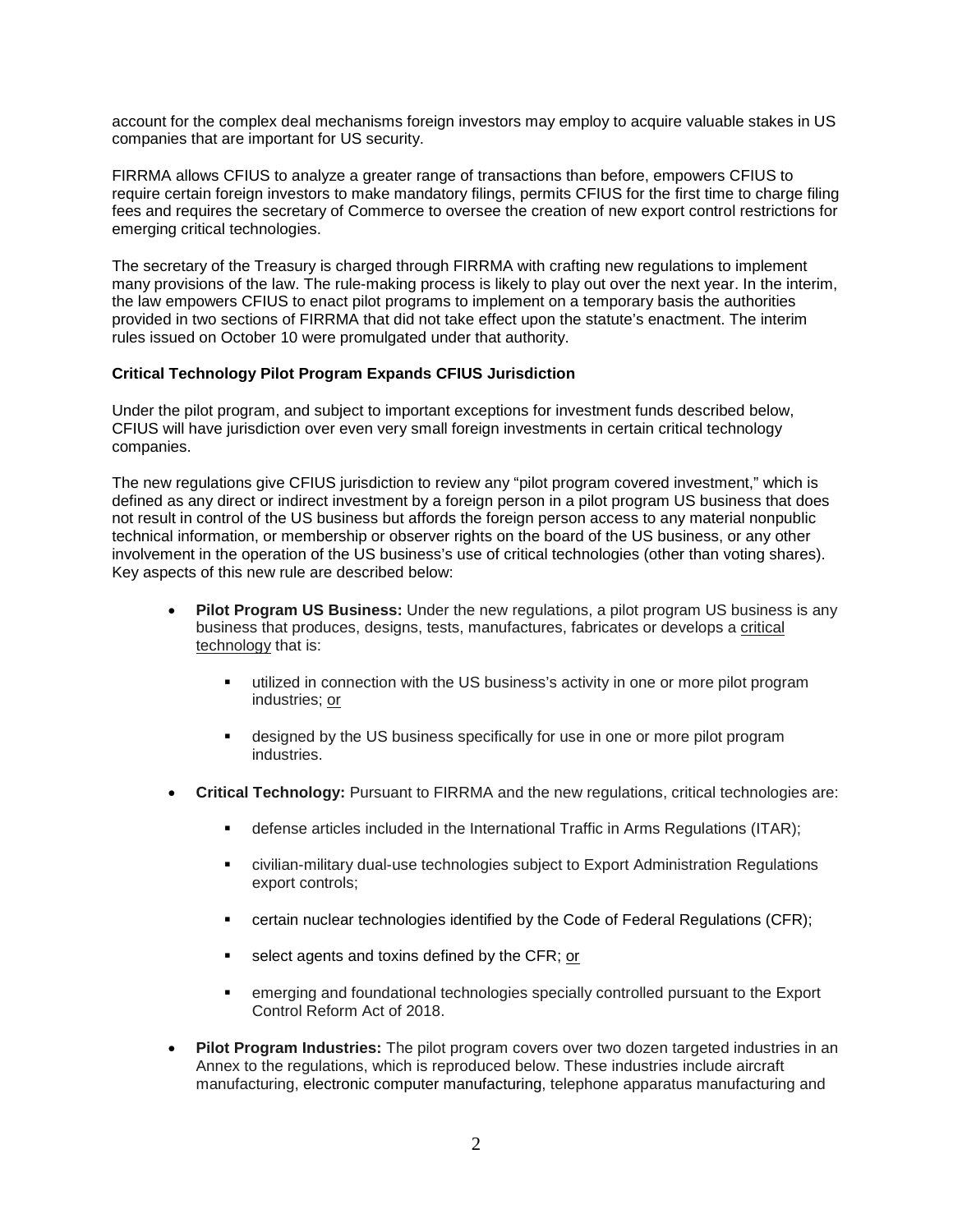many others. The Treasury Department chose them out of concern that foreign investment in those industries could pose a threat to US technological superiority and national security.

• **Investments Triggering Jurisdiction:** Under FIRRMA, covered transactions include not just any merger, acquisition or takeover by a foreign person that could result in foreign control of a US business—including those carried out through a joint venture—but also "any other investment" by a foreign person in any US business involved in critical infrastructure or the production of critical technologies or that maintains sensitive personal data that, if exploited, could threaten national security.

For a noncontrolling foreign investment to be covered under the pilot program, it must give the foreign investor

- (1) access to material nonpublic technical information in the possession of the target US business;
- (2) membership or observer rights on the board of directors or equivalent governing body of the US business;
- (3) the right to nominate an individual to a position on the board of directors or equivalent governing body of the US business; or
- (4) any involvement, other than through voting of shares, in substantive decision-making of the US business regarding the use, development, acquisition or release of critical technology.

The pilot program states explicitly that it applies to joint ventures.

- **Applicable to All Foreign Investment:** The pilot program applies to foreign investment from any country and does not single out any specific country.
- **Limited Partner Exception for Investment Funds**. There is a carve-out of the pilot program rules for certain investment funds. A foreign party may invest indirectly in a pilot program US business via a US-managed investment fund and participate as a member of the fund's advisory board without triggering CFIUS jurisdiction, if
	- the fund is managed exclusively by a general partner, a managing member or an equivalent;
	- the foreign person is *not* the general partner, managing member or equivalent;
	- the advisory board or committee does not have the ability to approve, disapprove or otherwise control the fund's investment decisions or decisions of the fund manager relating to the fund's portfolio companies;
	- the foreign investor does not otherwise have the ability to control the investment fund, including the authority to approve, disapprove or otherwise control investment decisions of the investment fund; control decisions made by the general partner or equivalent; or unilaterally dismiss, prevent the dismissal of, select or determine the compensation of the general partner or equivalent; and
	- the foreign investor does not have access to material nonpublic technical information of the pilot program US business due to its participation on the advisory board or committee.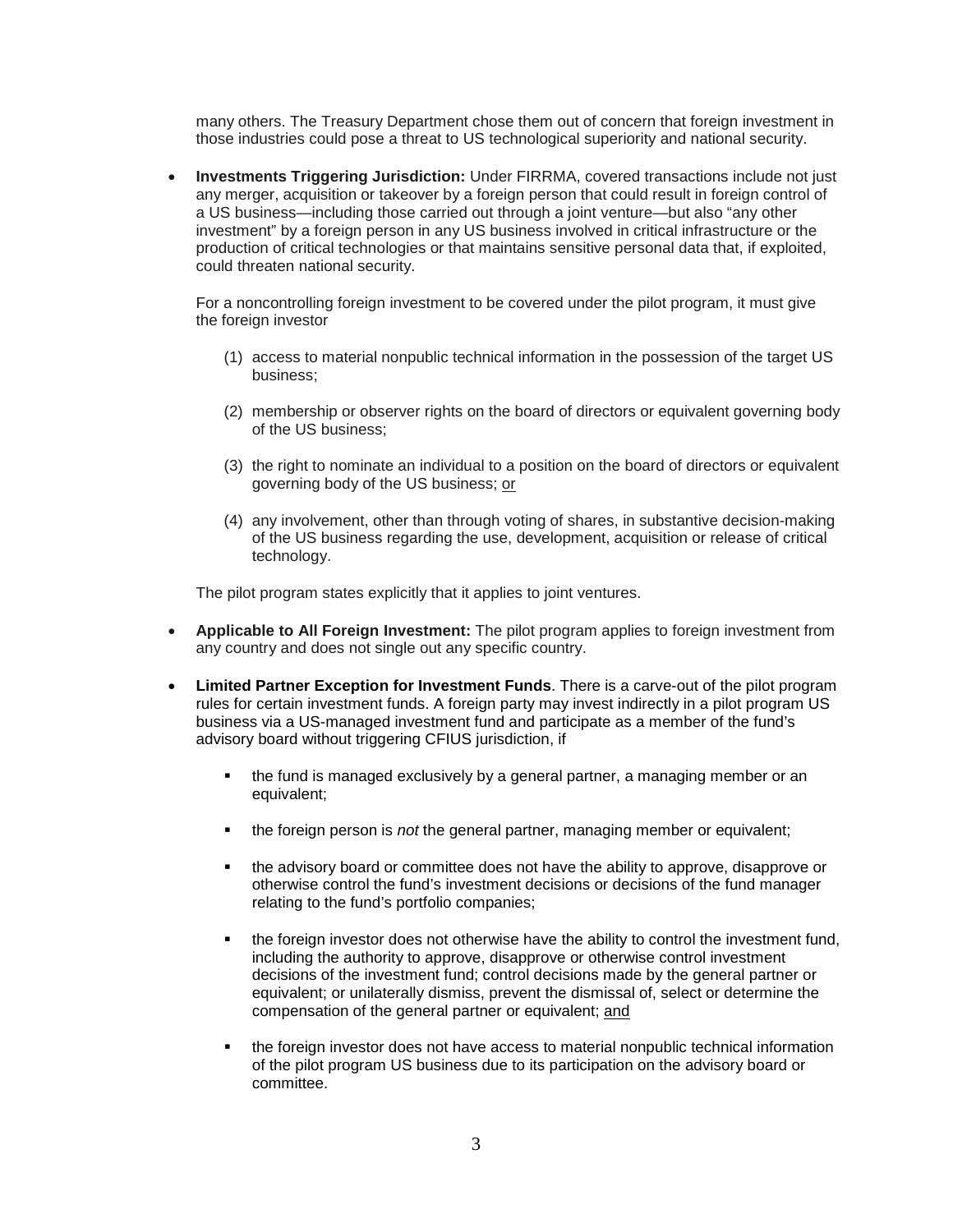The interim rule includes two examples that illuminate the reach of the limited partner exception for investment funds:

*"Example 1*. Corporation A, a foreign person, makes an investment in an investment fund as a limited partner. The investment confers membership on an advisory board of the investment fund. The investment fund holds 100 percent of the ownership interests in a pilot program U.S. business. Corporation A will have the right to approve decisions made by the general partner with respect to the use and development of the critical technologies produced by the pilot program U.S. business. This transaction is a pilot program covered transaction."

*"Example 2*. Corporation A, a foreign person, makes an investment in an investment fund as a limited partner. The investment confers membership on an advisory board of the investment fund. The investment fund holds 100 percent of the ownership interests in a pilot program U.S. business. Corporation A is not the general partner that wholly manages the investment fund. Corporation A lacks any ability to control the investment fund or its decisions. As a member of the advisory board, Corporation A has the right to vote on the compensation of the general partner and the right to vote on the dismissal of the general partner for cause, but does not have the power to determine either of these matters unilaterally. Assuming no other relevant facts, this transaction is not a pilot program covered transaction with respect to Corporation A." (emphasis added)

## **Mandatory CFIUS Notifications**

The pilot program also requires submission of mandatory declarations for all pilot program covered transactions, which include both (i) a pilot program covered investment and (ii) an investment in which a foreign person acquires "control" of a pilot program US business. These mandatory filings will trigger a new type of CFIUS review period that could impact M&A timelines:

- Declarations must be filed at least 45 days prior to a transaction's expected completion date. The committee will have 30 days to act on the declarations, and it may require parties to file a complete CFIUS notification in response. Such a notification would then begin a separate CFIUS review process.
- Parties may choose to file a notice under CFIUS' standard procedures rather than a declaration.
- Parties that are required to file with CFIUS and do not do so can be assessed a civil monetary penalty up to the value of the transaction.
- Declarations must include, among other things,
	- a brief description of the nature of the transaction, including what will be acquired;
	- **EXECT** information on the ownership of the foreign investor and its activities;
	- an explanation of how the pilot program US business is subject to the pilot program;
	- a statement about the pilot program US business's previous US government contracts, grants and funding;
	- a description of the parties' prior history with CFIUS;
	- a statement as to whether the parties stipulate that the transaction is covered by CFIUS' jurisdiction, including through the pilot program; and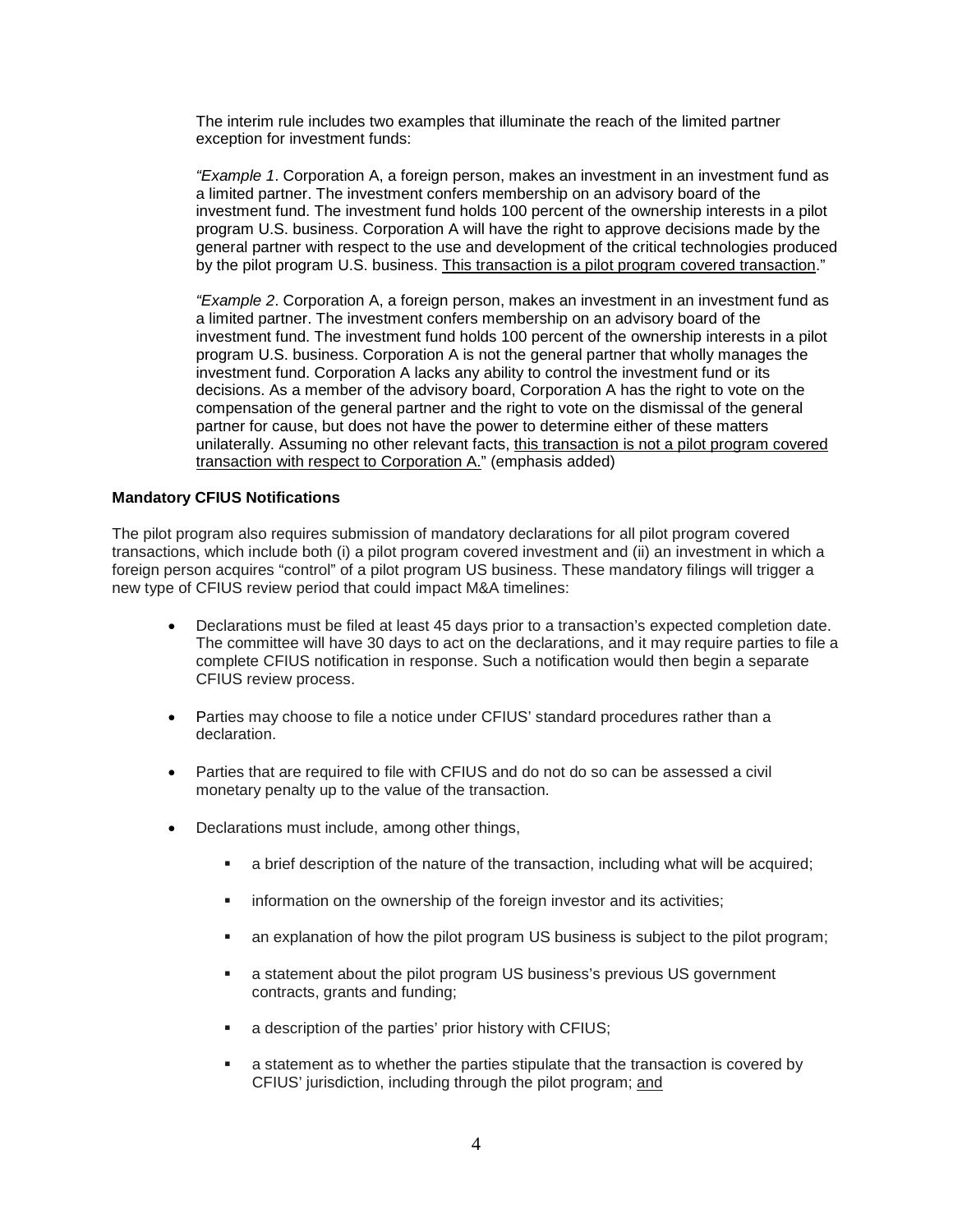a statement about which critical technology or technologies the pilot program US business and its subsidiaries produce, design, test, manufacture, fabricate or develop.

## **Conclusion**

After the passage of FIRRMA, navigating deal risks associated with CFIUS has grown more complex for both US businesses and foreign investors. Now, under the pilot program, CFIUS jurisdiction has expanded to include noncontrolling investments in critical technologies. The categories of transactions subject to the filing requirement have also expanded, and parties failing to make a required declaration may be assessed a civil monetary penalty up to the value of the transaction. Therefore, foreign investors and US businesses should carefully assess the applicability of this pilot program and further regulations on investments.

| <b>Pilot Program Covered Industries</b>                                                            |                                                                                                                      |
|----------------------------------------------------------------------------------------------------|----------------------------------------------------------------------------------------------------------------------|
| <b>Aircraft Manufacturing</b>                                                                      | <b>Powder Metallurgy Part Manufacturing</b>                                                                          |
| NAICS Code: 336411                                                                                 | NAICS Code: 332117                                                                                                   |
| <b>Aircraft Engine and Engine Parts Manufacturing</b>                                              | Power, Distribution, and Specialty Transformer<br><b>Manufacturing</b>                                               |
| NAICS Code: 336412                                                                                 | NAICS Code: 335311                                                                                                   |
| <b>Alumina Refining and Primary Aluminum</b><br><b>Production</b>                                  | <b>Primary Battery Manufacturing</b>                                                                                 |
| NAICS Code: 331313                                                                                 | NAICS Code: 335912                                                                                                   |
| <b>Ball and Roller Bearing Manufacturing</b>                                                       | Radio and Television Broadcasting and Wireless<br><b>Communications Equipment Manufacturing</b>                      |
| NAICS Code: 332991                                                                                 | NAICS Code: 334220                                                                                                   |
| <b>Computer Storage Device Manufacturing</b>                                                       | <b>Research and Development in Nanotechnology</b>                                                                    |
| NAICS Code: 334112                                                                                 | NAICS Code: 541713                                                                                                   |
| <b>Electronic Computer Manufacturing</b>                                                           | <b>Research and Development in Biotechnology</b><br>(except Nanobiotechnology)                                       |
| NAICS Code: 334111                                                                                 | <b>NAICS Code: 541714</b>                                                                                            |
| <b>Guided Missile and Space Vehicle Manufacturing</b>                                              | Secondary Smelting and Alloying of Aluminum                                                                          |
| NAICS Code: 336414                                                                                 | NAICS Code: 331314                                                                                                   |
| <b>Guided Missile and Space Vehicle Propulsion Unit</b><br>and Propulsion Unit Parts Manufacturing | Search, Detection, Navigation, Guidance,<br>Aeronautical, and Nautical System and Instrument<br><b>Manufacturing</b> |
| NAICS Code: 336415                                                                                 | NAICS Code: 334511                                                                                                   |
| Military Armored Vehicle, Tank, and Tank<br><b>Component Manufacturing</b>                         | <b>Semiconductor and Related Device Manufacturing</b>                                                                |
| NAICS Code: 336992                                                                                 | NAICS Code: 334413                                                                                                   |
| <b>Nuclear Electric Power Generation</b>                                                           | <b>Semiconductor Machinery Manufacturing</b>                                                                         |